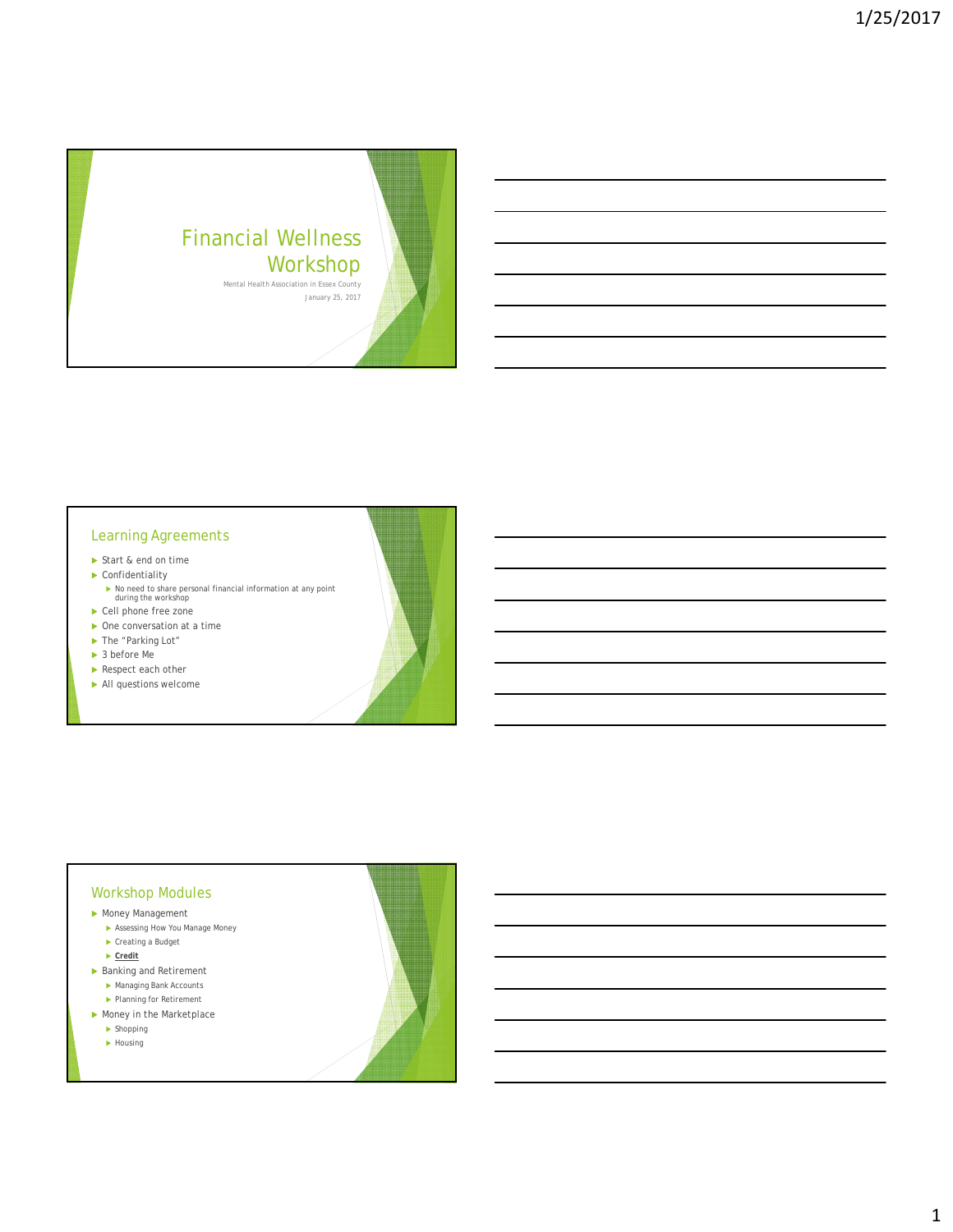# Module 3 – Credit and Debt

▶ Objectives:

- Discuss the proper and improper use of credit
- Obtain a credit report
- Take steps to update or correct errors in a credit report

## What is credit?

**Credit is a contractual agreement that allows you** to receive a loan and pay it back later. There are three types of credit accounts:

▶ Credit Cards

▶ Charge Cards

Installment Loans

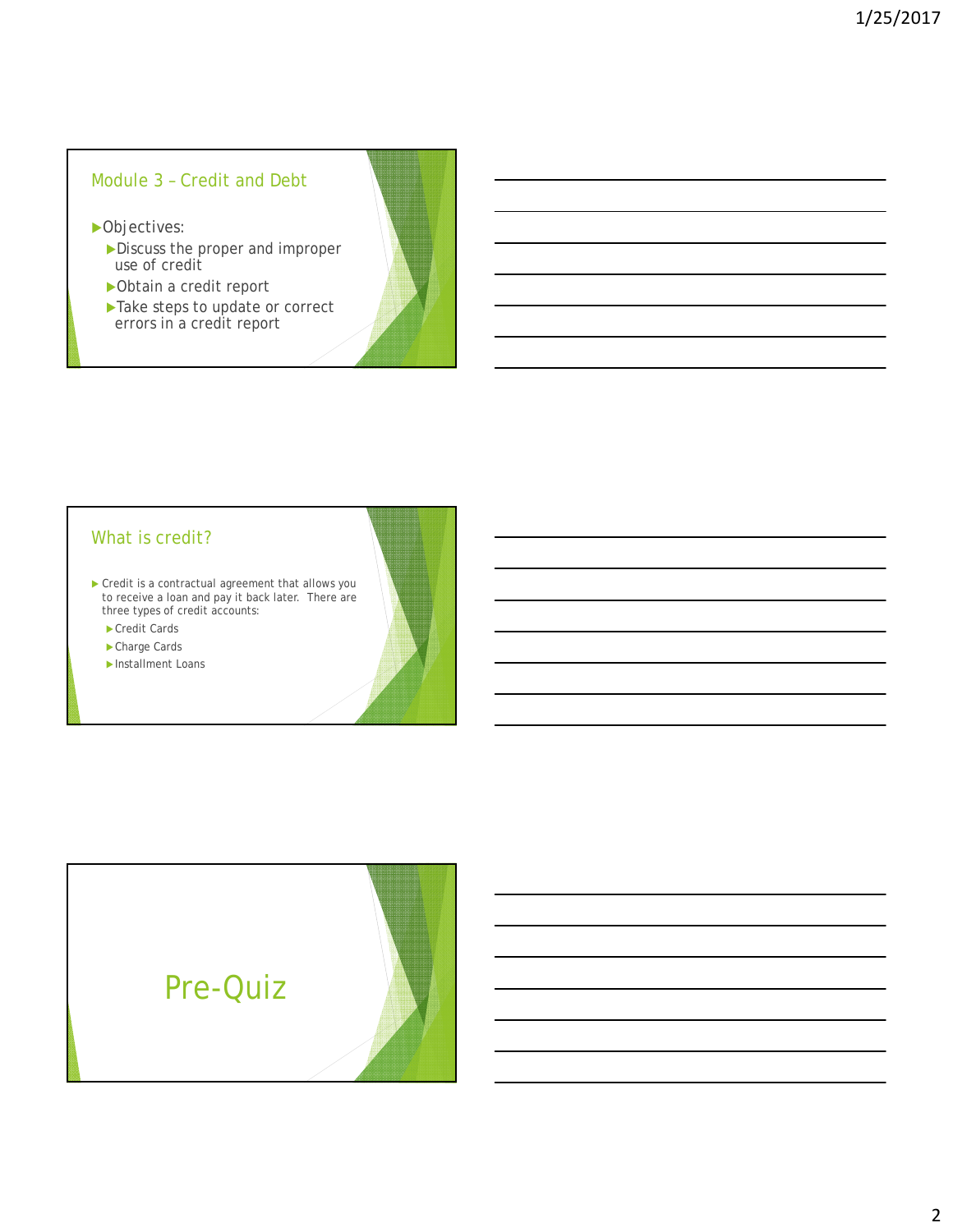## Credit Reports

You can order a free credit report from one of the three major credit reporting agencies each year: •**Equifax**, www.equifax.com, (800) 685-1111 •**Experian**, www.experian.com, (888) 397-3742 •**TransUnion**, www.transunion.com, (800) 888-4213



Request a free copy of all 3 credit reports once per year:

www.annualcreditreport.com

877-322-8228

# Payments and Finance Charges

- Interest & Finance Charges
- Minimum Payments
- $\blacktriangleright$  Terms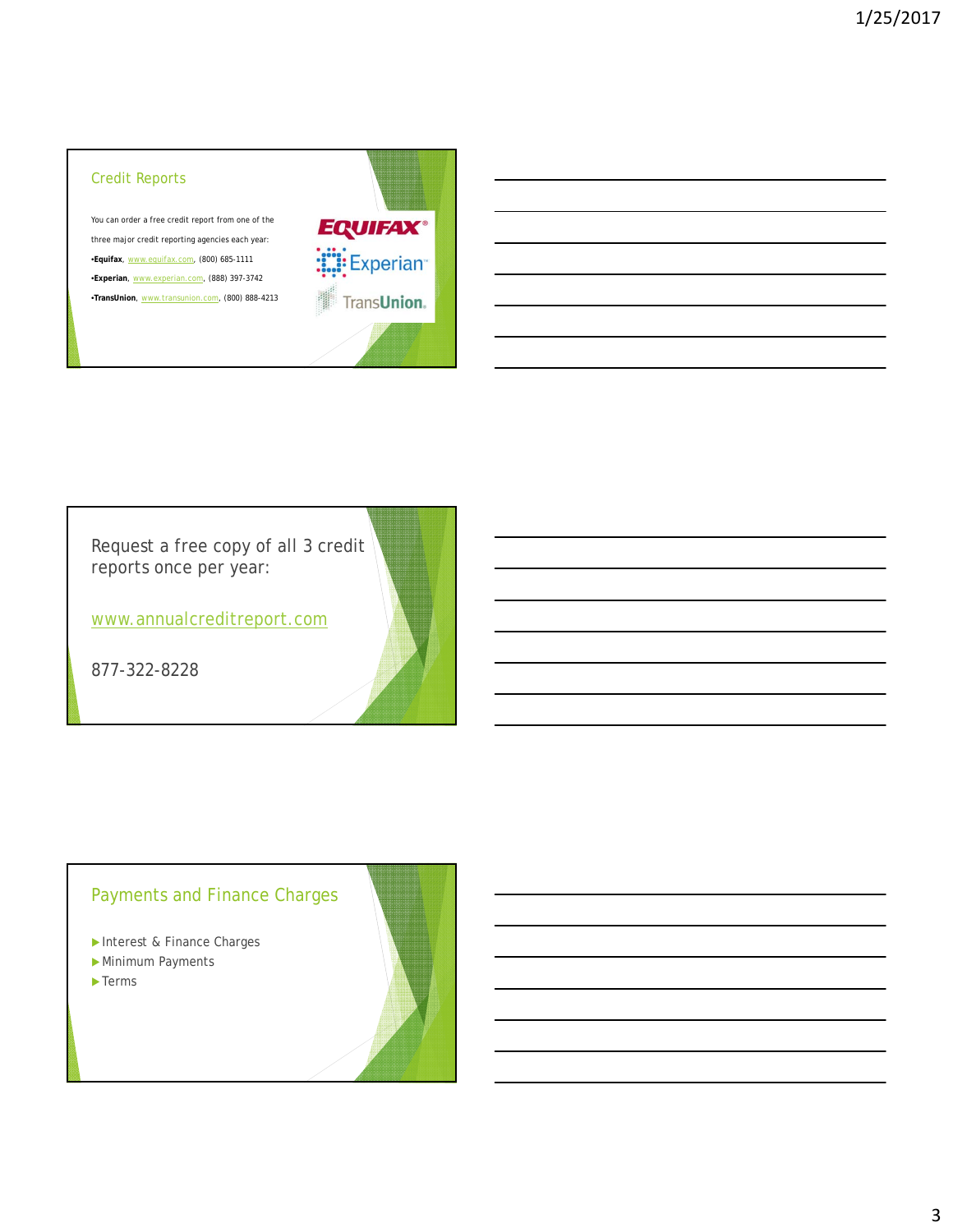| Time to Pay Off      | <b>Interest Paid</b> | <b>Total Cost of</b><br>Loan |
|----------------------|----------------------|------------------------------|
| 11 months            | \$74.91              | \$1074.91                    |
| 1 year, 11<br>months | \$157.91             | \$1157.91                    |
| 3 years, 7<br>months | \$301.66             | \$1301.66                    |
| 6 years, 7<br>months | \$579.11             | \$1579.11                    |
|                      |                      |                              |
|                      |                      |                              |

| Be Smart with your Credit |  |
|---------------------------|--|
|---------------------------|--|

- $\blacktriangleright$  Pay off the cards with the highest finance charges first.
- ▶ Pay more than the minimum payment required each month, if possible.
- Use cash to make purchases, if possible. Use a credit card only in emergencies or when necessary, such as for car rental.
- If you use a credit card, pay the full amount each month instead of letting finance charges accrue.
- Replace higher-rate credit cards with lower-rate ones.

| Watch the Interest Rate |                  |                      |                      |                              |
|-------------------------|------------------|----------------------|----------------------|------------------------------|
| Monthly<br>Payment      | Interest<br>Rate | Time to Pay<br>Off   | <b>Interest Paid</b> | <b>Total Cost of</b><br>Loan |
| \$30.00                 | 20%              | 4 years, 1<br>month  | \$471.80             | \$1471.80                    |
| \$30.00                 | 15%              | 3 years, 7<br>months | \$301.66             | \$1301.66                    |
| \$30.00                 | 10%              | 3 years, 3<br>months | \$176.40             | \$1176.40                    |
| \$30.00                 | 5%               | 3 years              | \$78.87              | \$1078.87                    |
|                         |                  |                      |                      |                              |

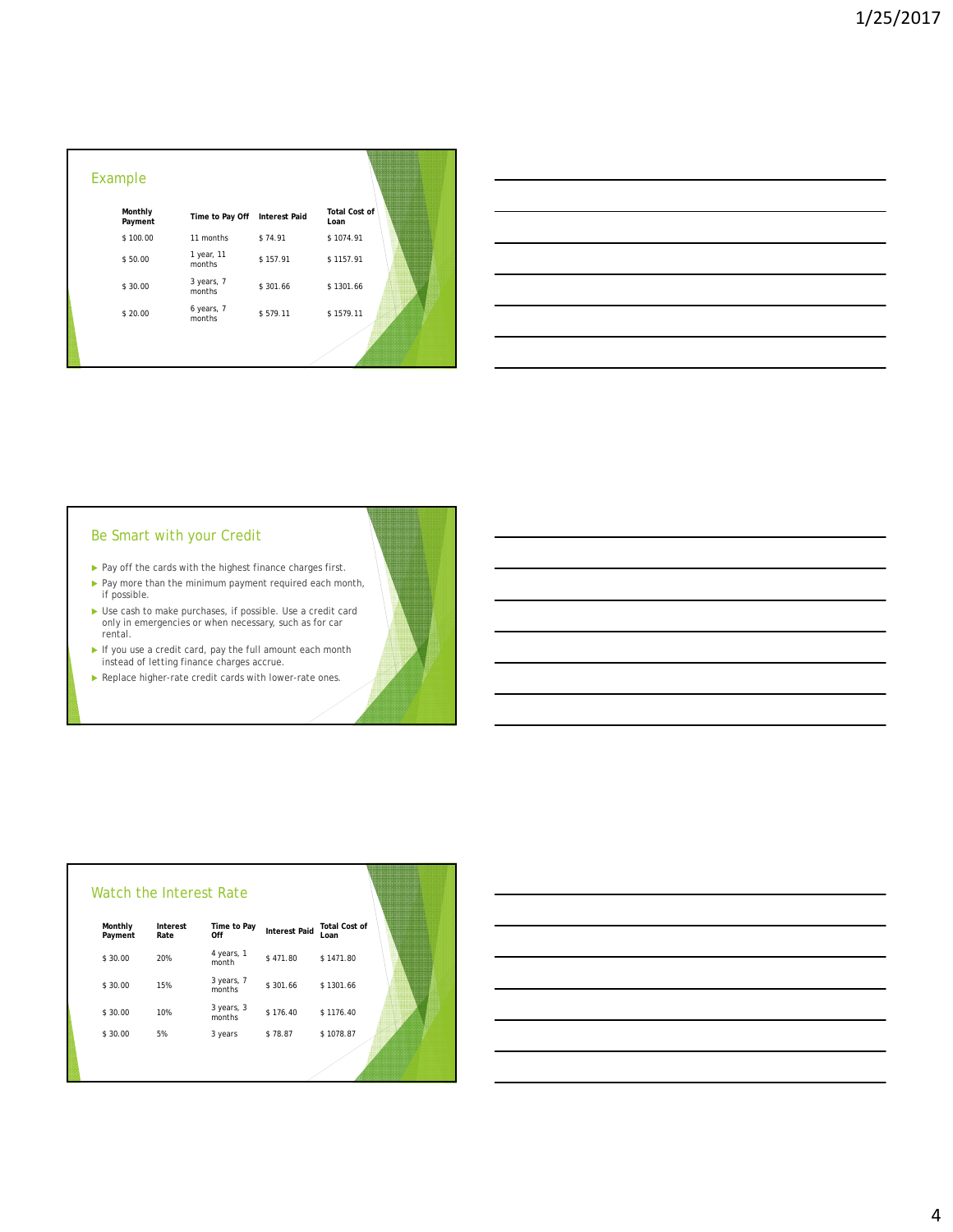### How to Calculate Interest

- ▶ Credit Cards
	- APR Annual Percentage Rate 11%
	- ▶ DPR Daily Percentage Rate = 11% APR / 365 days in a year = .03%
	- Average Daily Balance
		- Average balance of your credit card account in the billing month
		- \$750 average balance \* .03% DPR \* 30 days in a month = \$6.75

#### **Terminology**

- Variable Rates
- ▶ Fixed Rates
- Annual Fee
- Grace Period
- ▶ Secured Card
- ▶ Debit Card

#### Reviewing your Credit Report

- **Clearly explain what information should be corrected.**
- **Know what to expect.**
- **Get the results in writing.**
- **If you can't get information removed, consider explaining.** ▶ Businesses that guarantee to remove negative information from your credit file cannot provide usch a remedy. According to the Federal Trade Commission, these "credit-repair companies" charge anywhere from \$50 to more th website.